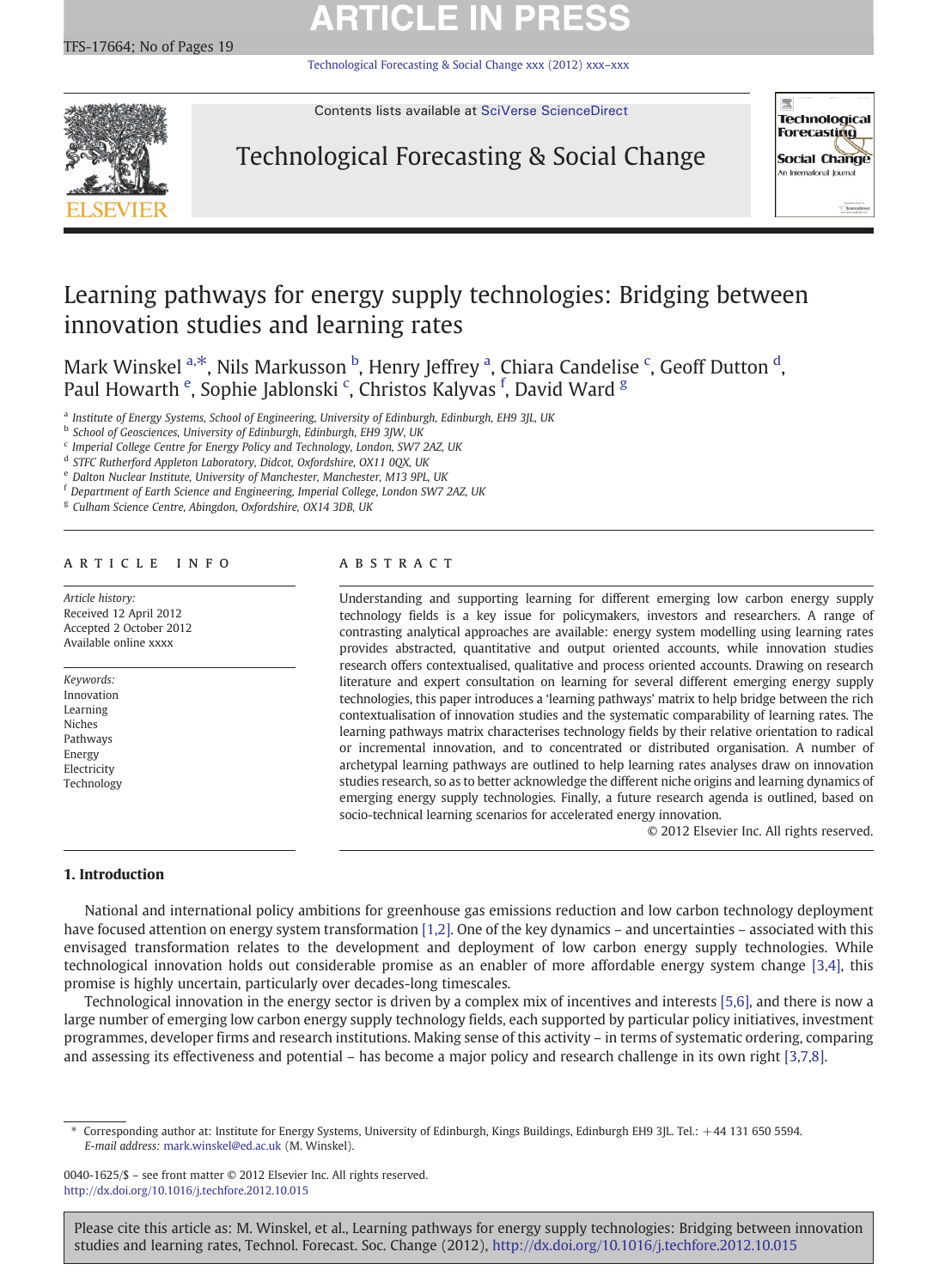### 2 M. Winskel et al. / Technological Forecasting & Social Change xxx (2012) xxx-xxx

A range of tools and frameworks are drawn on, including technology roadmaps [\[1,9\]](#page--1-0), energy system models [\[3,10\]](#page--1-0) and explorative scenario planning techniques [\[11,12\]](#page--1-0). Each provides particular insights. Technology roadmaps specify the envisaged sequences involved in the progressive commercialisation of emerging technologies in considerable detail. System modelling provides 'structured insights' into the interactions and trade-offs between different parts of the whole energy system, for example, between supply and demand, or between different supply options [\[13,14\].](#page--1-0) Explorative scenario exercises allow for explicitly considering alternative possible futures in the context of social and economic trends and potentially disruptive events [\[15\];](#page--1-0) they may therefore capture more diverse combinations of envisaged social and technical futures, and the non-linearities of change, than either system models or roadmaps.

These different techniques are not mutually exclusive, and indeed, they are sometimes used in combination [\[16\]](#page--1-0). At the same time, each approach has its limitations. Roadmaps may under represent the wider socio-technical context for innovation — those factors beyond the control of the technology system in question, including interactions between different technologies and the more socio-political aspects of innovation, which are often especially important for energy technologies. Different roadmaps may also articulate inconsistent levels of optimism or ambition across different technology communities. This is especially problematic in early stage technology assessment because of a lack of any empirical track record, and a tendency to 'appraisal optimism' [\[17\]](#page--1-0) or even hype [\[18\].](#page--1-0)

Energy system models, in elaborating a broad system level view, may over simplify, either by under-representing the uncertainties, contingencies and non-linearities of system change, or by only allowing for highly aggregated representations of key system drivers such as technological innovation. Even relatively detailed bottom-up energy system models tend to characterise supply technologies by a small set of parameters, such as capital and operating cost, resource availability and conversion efficiency, with innovation dynamics often represented by a single parameter — the experience (or learning) rate [\[19\]](#page--1-0) (the term 'learning rate' is used in this paper because of its resonance with the concern here for learning effects). Reducing down innovation processes to a single aggregate parameter means that many of their important properties go unrepresented, such as the qualitative difference between the early stage and later stage innovation dynamics, or the often key role of market diversity, including niche markets, in the early stage innovation [\[30,67\].](#page--1-0) Finally, explorative scenarios (and also system modelling) may provide only rather 'broad-brush' characterisations of socio-technical trends or possible step changes, and lack any detailed account of the causal mechanisms (agents, institutions or policies) by which their envisaged outcomes may be realised [\[20\].](#page--1-0)

Alongside these widely used tools and methods is a body of social science research – technology and innovation studies (referred to hereafter as 'innovation studies') – which also analyses the dynamics of emerging technology systems. Low carbon innovation studies has become a highly active research field over recent years, developing and applying frameworks such as Technological Innovation Systems (TIS) [\[21](#page--1-0)–23] and the Multi-Level Perspective (MLP) on system transition [24–[27\].](#page--1-0) Although the TIS and MLP have distinctive strengths and weaknesses [\[28\]](#page--1-0) both provide highly detailed, contextualised and contingent accounts of innovation, in terms of interwoven and co-evolving social and technical elements. Case study research based on these frameworks has provided many richly detailed case histories of the evolution of energy technology systems [29–[31\].](#page--1-0)

However, despite a shared concern for understanding the role of technological innovation in system change, there is strikingly little cross-over between the abstracted representations of technology learning in learning rates and system modelling, and the contextualised, contingent accounts of innovation studies. The premise for the learning pathways framing outlined below is that there are missed opportunities for cross-disciplinary interaction here, and in particular, that innovation studies accounts offer a valuable resource to enrich learning rates analyses. For example, system modelling using learning rates sees techno-economic performance, measured as a unit cost, as the principal factor in technological change, while innovation studies see references as a broader set of forces (including knowledge flows in early stage innovation, social and political legitimacy and the enabling or blocking role of incumbent organisations) [21–[23\].](#page--1-0)

The aim of this paper is to develop an analytical framework that allows systematic comparison of emerging energy technologies, whilst retaining some of the contextualised and contingent specificity of innovation studies. The formidable task of developing a full synthesis bridging the underlying assumptions of system modelling and innovation studies is beyond the scope of this paper. Instead, we take a socio-technical innovation studies approach as a starting point, and aim to improve comparability without losing too much specificity. Our efforts are inspired by earlier attempts within innovation and organisational studies at developing frameworks for technology comparison [\[32](#page--1-0)–38].

Within this 'comparability-oriented' stream of innovation studies, the learning pathways approach pays particular attention to the differing socio-technical niche origins of emerging energy technologies, and relatedly, the different learning styles involved in their development. By describing a small number of archetypical learning pathways, the prospect is opened up of more contextualised technology specific learning narratives that nevertheless are standardised enough to allow comparison, and inform learning rates analyses. In this way, the learning pathways matrix offers new insights on energy technology niche origins and learning pathways, and helps bridge between system modelling and innovation studies.

The paper proceeds as follows. [Section 2](#page--1-0) summarises and compares representations of technology learning in system modelling exercises using learning rates and innovation studies, and suggests the value of a new analytical framework; [Section 3](#page--1-0) describes the development of the learning pathways matrix, drawing on detailed analyses of the niche origins and learning effects for a set of emerging energy supply technologies; [Section 4](#page--1-0) applies the learning pathways matrix to describe the learning path histories of selected energy supply technologies, and the contemporary context for learning. [Section 5](#page--1-0) addresses prospective learning pathways, by setting out a set of archetypal learning pathways in the context of accelerated energy system change, and also, outlines a future research agenda for sociotechnical learning scenarios. [Section 6](#page--1-0) summarises and concludes the paper, and identifies some additional avenues for future research.

Please cite this article as: M. Winskel, et al., Learning pathways for energy supply technologies: Bridging between innovation studies and learning rates, Technol. Forecast. Soc. Change (2012), <http://dx.doi.org/10.1016/j.techfore.2012.10.015>